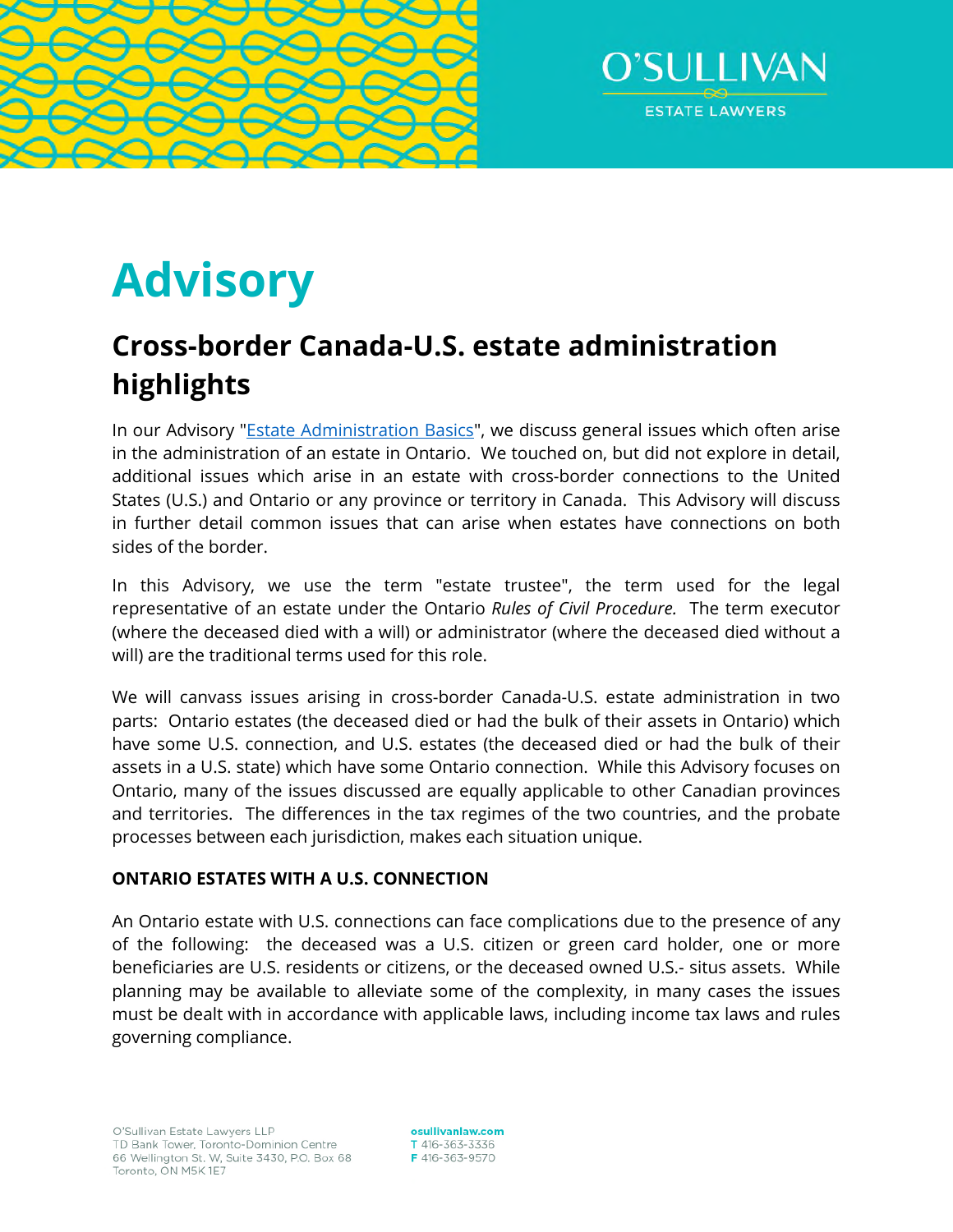

#### **Ontario Estate if Deceased is a U.S. Person**

A U.S. Person for the purposes of this Advisory is a U.S. citizen, including a dual citizen of the U.S. and another country, or a person who is domiciled in the U.S. Domicile includes the place where a person has a settled intention to make his or her permanent home. U.S. Persons are subject to U.S. estate, gift and generation-skipping tax. As a result, it is important to determine whether the deceased was a U.S. Person in order to ensure all U.S. tax compliance is carried out on a timely basis.

In addition to U.S. estate tax levied at the federal level, some U.S. states also levy estate or inheritance taxes on death. These states are: Connecticut, Hawaii, Illinois, Iowa, Kentucky, Maine, Maryland, Massachusetts, Minnesota, Nebraska, New Jersey, New York, Oregon, Pennsylvania, Rhode Island, Vermont, and Washington, as well as the District of Columbia.

It is possible to be a U.S. citizen without being aware of this status. For example, a person may be a U.S. citizen if he or she was born in Canada to a U.S. citizen parent, even if he or she never resided in the U.S. There are also other types of "accidental" U.S. citizens, including children born in the U.S. while their parents were visiting on vacation. A person may also be a U.S. Person if he or she moved to the U.S. to work and has a U.S. domicile because he or she intended to permanently reside in the U.S., or if he or she acquired a U.S. green card.

U.S. tax residents are subject to the U.S. income tax regime and must file an annual tax return. U.S. citizens must do so regardless of their country of residence. A discussion of U.S. gift and transfer taxes can be found in our advisory "[Will and Estate Planning](http://www.osullivanlaw.com/Advisory-Letters/Will-and-Estate-Planning-Considerations-for-Canadians-with-US-Connections.pdf)  [Consideration for Canadians with U.S. Connections".](http://www.osullivanlaw.com/Advisory-Letters/Will-and-Estate-Planning-Considerations-for-Canadians-with-US-Connections.pdf)

U.S. estate tax is calculated at graduated rates based on the gross value of certain assets owned by an individual at death. Currently, the maximum rate of U.S. estate tax is 40%. For a U.S. Person, the tax is based on the value of his or her worldwide estate, subject to applicable exclusions, credits and deductions. U.S. estate tax may be payable on the death of an individual where the value of his or her worldwide estate exceeds the U.S. estate tax exclusion amount (currently \$12.06 million USD in 2022, indexed for inflation, as a result of tax changes enacted in 2017, although it is important to remember that gifts during lifetime may reduce the available exemption on death, depending on the amount and to whom the gift is made).

Under U.S. tax rules, a person's worldwide estate includes certain assets that may not be considered part of his or her estate in Ontario, such as proceeds of life insurance policies owned by a deceased person on his or her own life, the total value of property held in joint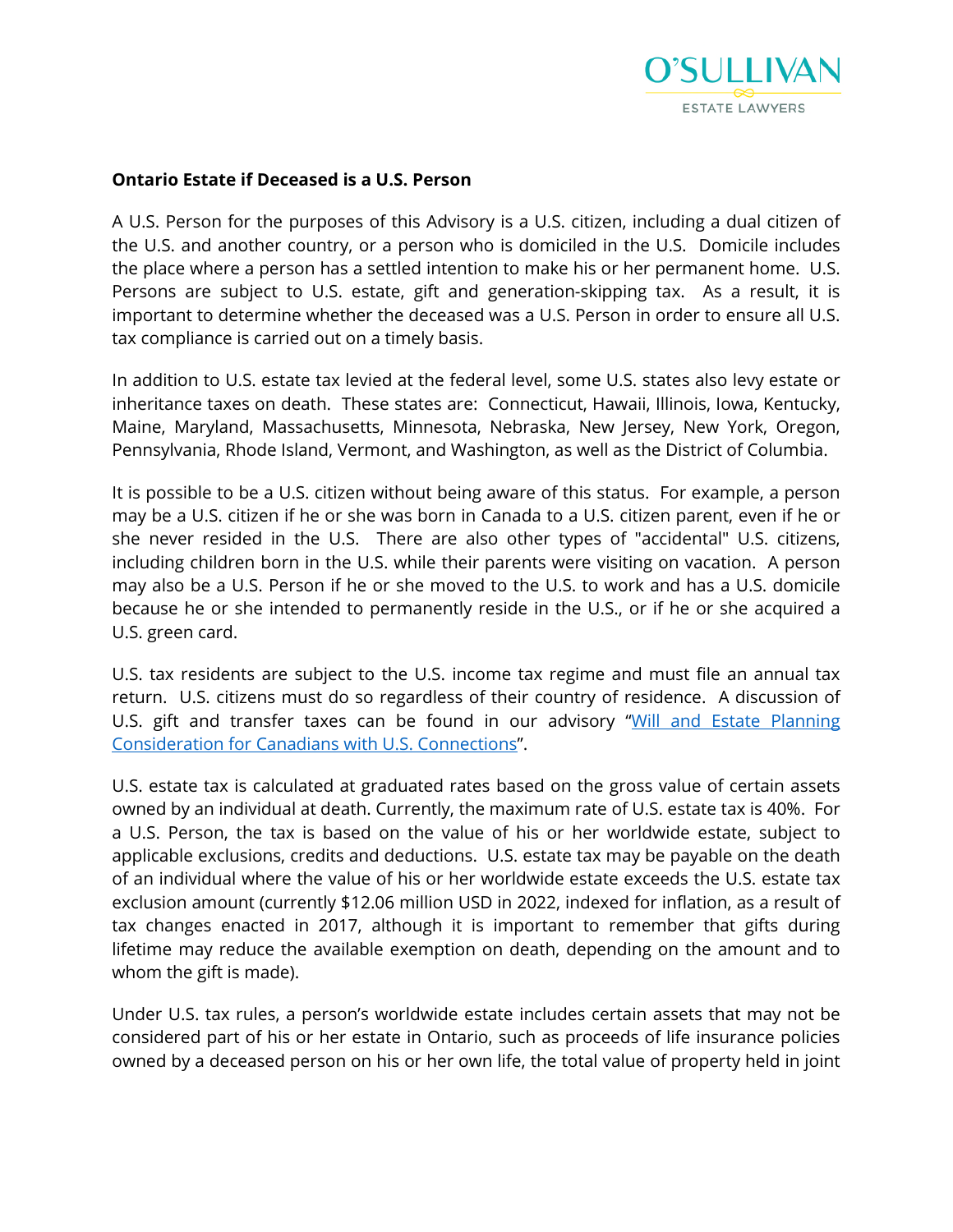

tenancy with right of survivorship (subject to certain exceptions and deductions), and property held in certain types of trusts.

### **Ontario Estates With U.S. Resident Beneficiaries**

#### *Estate Distributions*

If one or more beneficiaries of an Ontario estate are resident in the U.S., most complications arise from tax matters. There may be filing requirements or the necessity to obtain a clearance certificate under section 116 of the *Income Tax Act* (Canada) each time a distribution is made to a beneficiary who is not a resident of Canada for income tax purposes. Section 116 applies to dispositions of "Taxable Canadian Property", which includes:

- Real property located in Canada;
- Assets used in a business in Canada;
- Shares in a private Canadian corporation where more than 50% of the value of the shares is derived from Canadian real property or certain Canadian resource property;
- An interest in a trust (which under the *Income Tax Act* includes an estate), where more than 50% of its fair market value was derived, directly or indirectly, from Canadian real property (or certain Canadian resource property) in the 60 months prior to the disposition.

For the purposes of an estate or trust, the disposition of an interest in the estate or trust happens whenever the estate or trust makes a distribution to a non-resident beneficiary. If it is a disposition of Taxable Canadian Property to a non-resident, a clearance certificate must be obtained prior to the disposition, or in certain circumstances, a filing regarding the disposition may be made instead within 10 days of the disposition date.

#### *Withholding Tax*

Non-residents of Canada are subject to withholding tax on payment of certain types of income earned in Canada, including rental income, dividends, royalties and income from an estate or trust. The payor of the income must withhold the tax and remit it to Canada Revenue Agency, although the payee may file a Canadian tax return for a partial or full refund of the tax paid (assuming such a refund is available to them). The usual withholding tax rate is 25%, however the Canada-U.S. Income Tax Treaty reduces the withholding tax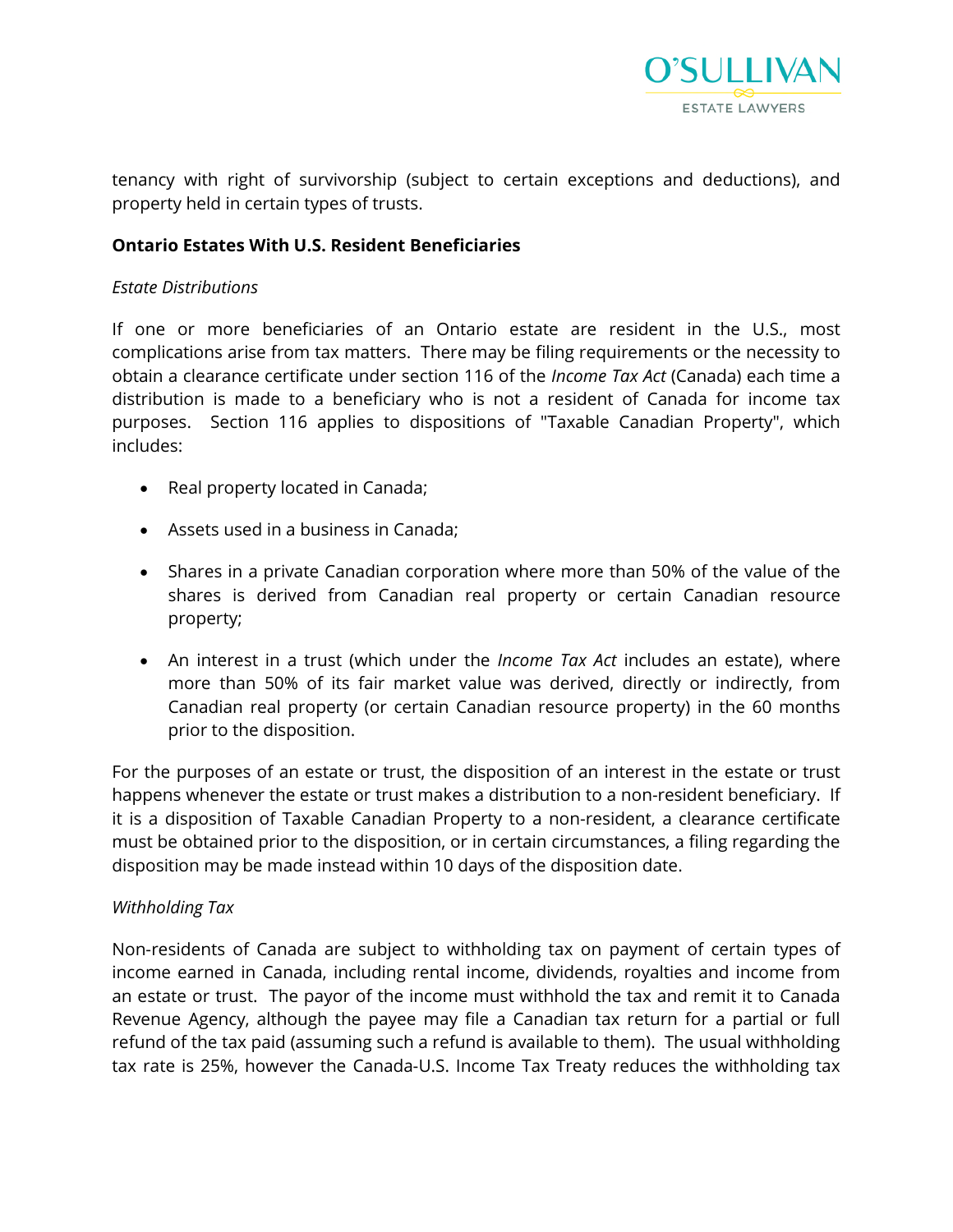

rate on some types of income, including to 15% on dividends and estate or trust income and 10% for royalties (although certain royalty payments are exempt from withholding tax).

#### *In Kind Distributions*

If the estate trustee wishes to distribute assets in kind to beneficiaries, this may create negative ongoing repercussions for U.S. tax residents regarding certain assets, such as shares in an Ontario private corporation. If shares are held by a U.S. Person in a foreign corporation, certain punitive tax rules may apply which may necessitate more complex post-mortem tax planning by the estate or the distribution of different types of assets to beneficiaries depending on their residency status.

If a separate trust is to be set up under the deceased's will with U.S. trustees and beneficiaries, it is important to consider special planning to avoid the trust being deemed to also be resident in Canada for tax purposes. Since the trust may also be considered to be resident in the U.S. for tax purposes, this would create tax complications and additional filing requirements.

In certain circumstances, U.S. inheritance tax may be payable by U.S. Persons on an inheritance from a non-U.S. Person who previously was a U.S. citizen, but who renounced his or her citizenship.

#### **Ontario Estate With U.S. Situs Assets**

Where a deceased person owned assets in the U.S., complications can arise due to tax considerations, practical difficulties in administering assets in another jurisdiction, and obtaining probate in the U.S. state in question, if necessary.

#### *U.S. Estate Tax Considerations*

For a non-U.S. Person, U.S. estate tax may be payable if he or she owns U.S. *situs* property on death. For Canadian residents, an exemption for U.S. estate tax is calculated either based on the value of his or her U.S. *situs* property as a proportion of his or her worldwide assets pursuant to the Canada-U.S. Income Tax Treaty multiplied by the exemption amount (\$12.06 million in 2022) or there is a general exemption amount for assets valued at \$60,000 USD or less.

There are also rules under the Treaty to avoid double-taxation of the same assets on death in both countries, although they are not always effective to eliminate double tax in all cases, which credit U.S. estate tax paid against Canadian capital gains tax, and *vice versa*.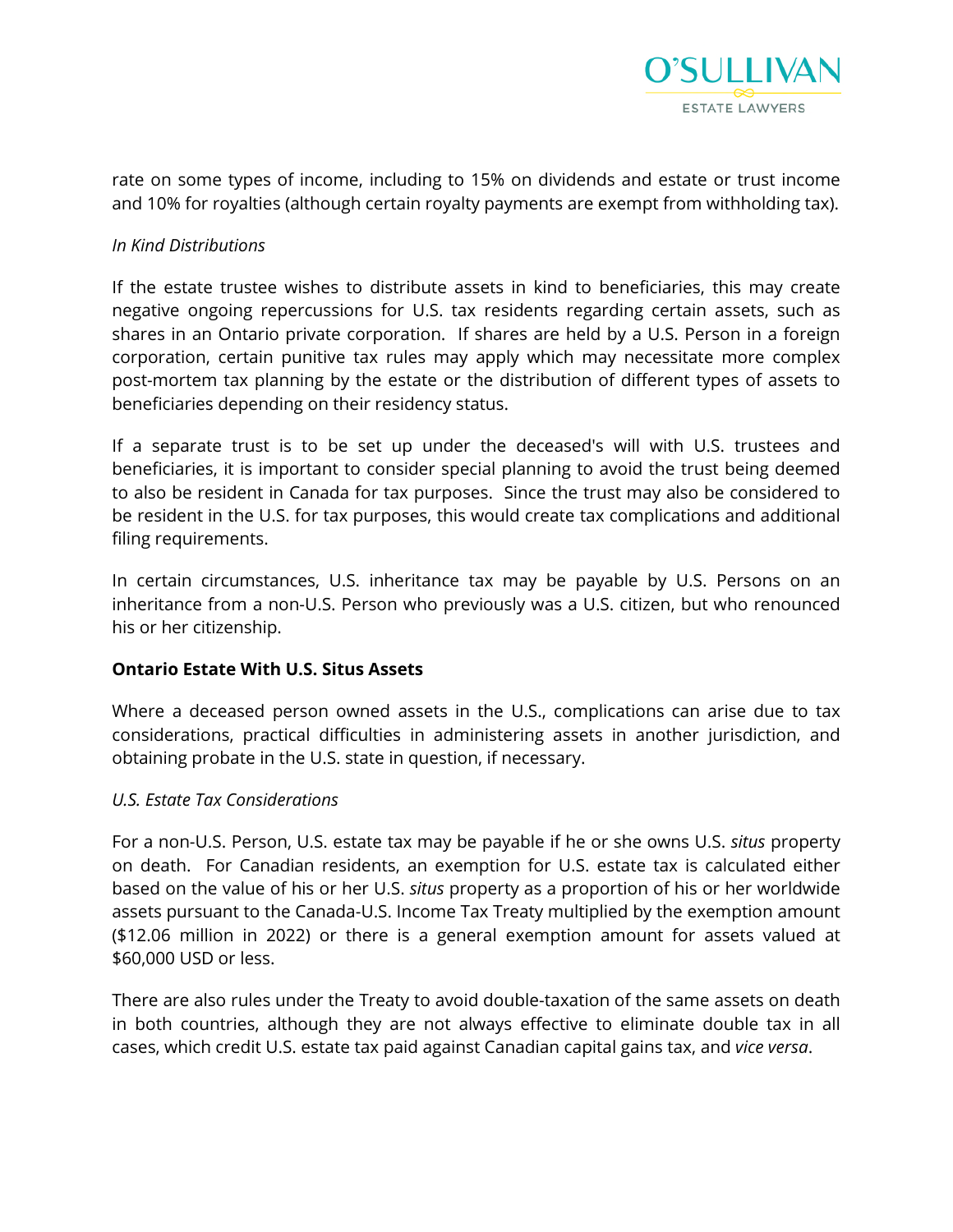

U.S. *situs* property for federal estate tax purposes includes:

- Shares of U.S. publicly traded corporations and units of U.S. mutual funds and money market funds, even if held in Canadian registered plans or in certain other vehicles;
- Deposits in a brokerage account in the U.S.;
- U.S. retirement plans and annuities;
- Shares of a U.S. private company;
- Certain debts with a U.S. connection; and,
- U.S. real property and tangible personal property located in the U.S.

U.S. *situs* property generally does not include certain assets which appear to have a U.S. location or connection, such as:

- Canadian mutual funds invested in U.S. securities;
- Non-U.S.-issued securities listed in U.S. funds;
- U.S. bank deposits; and,
- U.S. Treasury Bills or Certificates of Deposit.

If the value of a non-U.S. Person's U.S. *situs* property at death is greater than \$60,000 USD, his or her estate trustee may be required to file a U.S. estate tax return. Furthermore, U.S. estate tax may be payable where the value of his or her worldwide estate for U.S. estate tax purposes exceeds the U.S. estate tax exemption amount (as noted above, \$12.06 million USD in 2022).

Ontario estate trustees should not make the mistake of thinking that there will be no crossborder tax consequences if no reporting is done. "How will the tax authorities in the other jurisdiction ever find out?" is a common question. The current global agenda for governments includes aggressive measures to ensure greater transparency and information exchange to stop leakage of tax revenues due to non-reporting across borders. For example, between Canada and the U.S., under the *Foreign Account Tax Compliance Act*  (FATCA) and our intergovernmental agreement with the U.S., Canadian tax authorities are now providing information on the Canadian accounts of U.S. persons to U.S. tax authorities. Further, failure to accurately report taxable income or gains or file required tax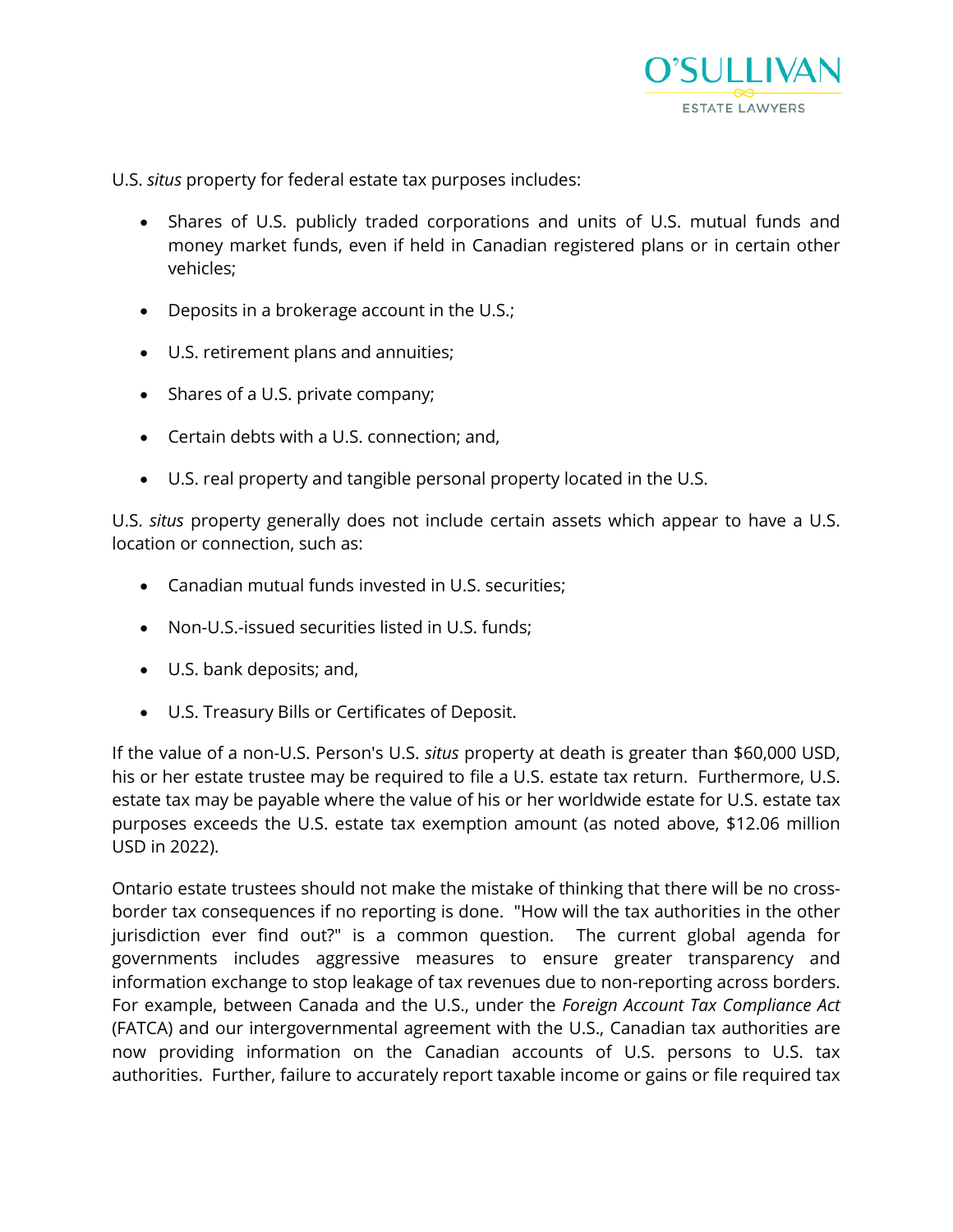

returns can result in personal liability for an estate trustee, including substantial penalties, particularly if deliberate tax evasion is involved.

Further, even if U.S. estate tax is not payable by the estate, in order to transfer certain U.S. *situs* property after death it may be necessary for the estate trustee to obtain U.S. estate tax clearance (for example, for the sale of Florida real estate). In addition, to obtain tax credits which may partially offset double taxation of Canadian income tax and U.S. estate tax on death allowable under the Canada-U.S. Tax Treaty as described above, the estate trustee may need to file a U.S. estate tax return. It should be noted that U.S. estate tax returns are typically due nine months from date of death, which may be considerably earlier than when the Canadian terminal tax return is due, although it may be possible to obtain an extension for the filing deadline if applied for before the nine-month period expires.

#### *U.S. State Probate Requirements*

In order to be able to deal with U.S. *situs* property, the estate trustee may need to obtain a probate certificate from the local court in the state where the property is located. In Ontario, the necessity for a probate certificate will depend upon whether any asset holder (e.g. a financial institution) requires it to allow the estate trustee to access, liquidate and distribute the asset in question. This may be the situation in the state in which the U.S. *situs* property is located, or the state in question may require probate for all estates over a certain value where the deceased held property located in the state. In either case, the estate trustee will need to complete the local probate requirements to be able to administer the assets of the deceased in that jurisdiction.

Unfortunately, the local probate rules can create complications for an Ontario-resident estate trustee. Some U.S. states allow a non-resident estate trustee to obtain a probate certificate and some do not, and some allow it only if there are multiple estate trustees and at least one of them is resident in the state. For example, in Florida, only estate trustees who are close family members are allowed to act as estate trustees if they are nonresidents of Florida. Professionals or trust companies not resident in or licenced in Florida cannot act.

There may be a requirement to file a bond for non-resident estate trustees, which may create problems if the estate trustee does not qualify for a bond in that jurisdiction (for example, they do not own any assets there). If the estate trustee does not qualify under the rules to apply for probate, or cannot obtain a bond, he or she or the beneficiaries may need to appoint a resident to act in the U.S. state in question and administer the U.S. assets, adding to the expense of the estate administration.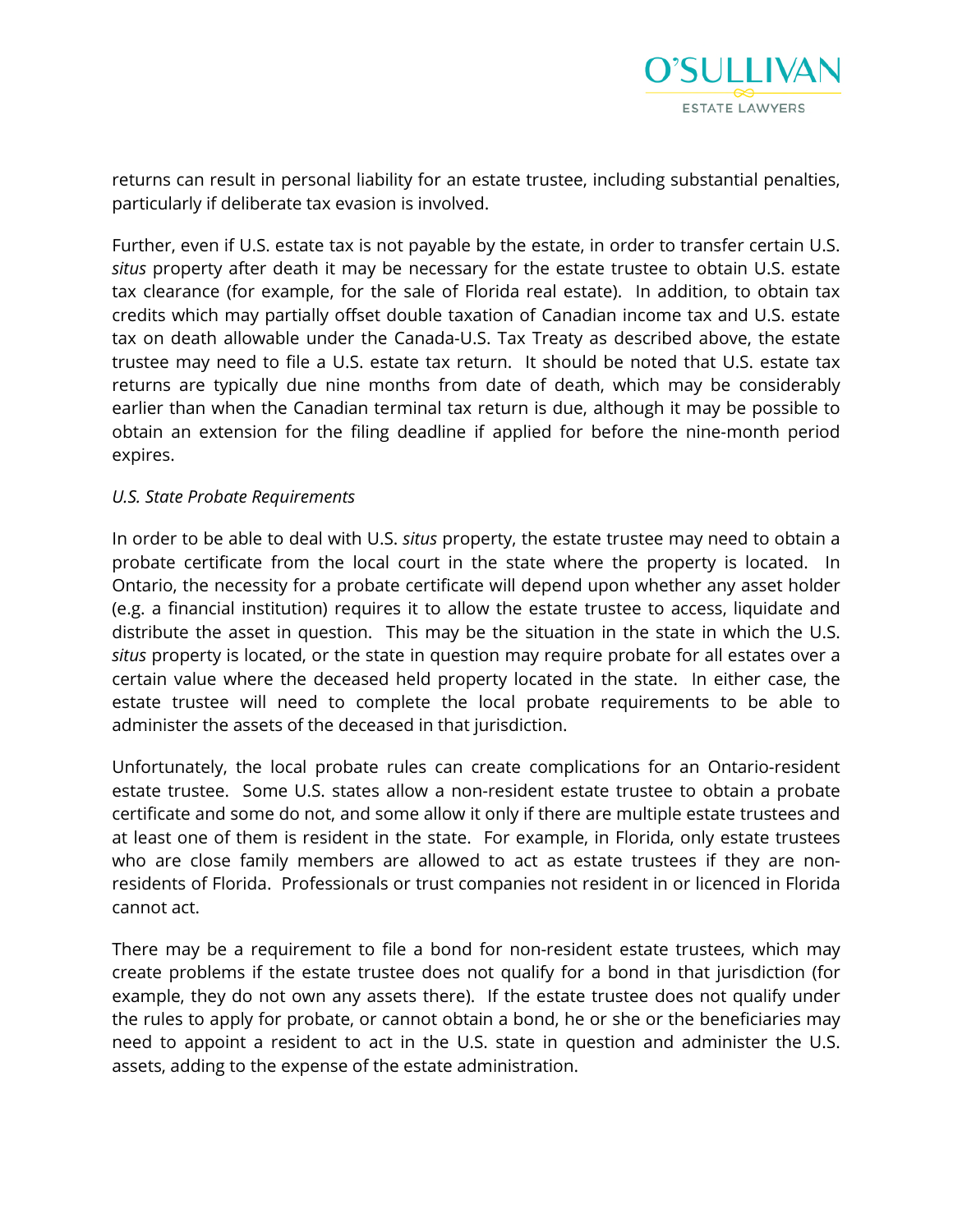

The process in many U.S. states is time-consuming and requires the assistance of local counsel. For example, in many U.S. states, including Florida and Arizona, the court exercises a supervisory function, reviewing the estate trustee's administration of the estate. The estate trustee may require the court's approval for certain actions, and a "closing" of the estate process, which may involve the filing of an accounting to be reviewed by a local judge. General court supervision of the estate administration does not exist in Ontario, where typically the court will only be involved in an estate matter after a probate certificate is issued if a dispute arises. Also, local rules may provide certain rights in or to the assets located in that jurisdiction to a spouse or dependent which differ from Ontario law, complicating the estate administration regarding the U.S. *situs* property.

# **U.S. ESTATES WITH AN ONTARIO OR CANADIAN CONNECTION**

# **U.S. Estate with an Ontario Resident Beneficiary**

Due primarily to the differences between the two tax regimes, in particular taxation on death, there are fewer complications arising for U.S. estates with Ontario connections if there is an outright distribution with no continuing trusts. Typically, an Ontario-resident beneficiary would create no significant complications for a U.S. estate, since the U.S. levies no additional tax on inheritances which are capital distributions payable to non-U.S. Persons and Canada treats such inheritances as gifts, which are not taxable in Canada in the hands of a beneficiary when received. It should be noted that distributions from a U.S. revocable trust are different and special issues can arise given the different rules for taxation of trusts, which are beyond the scope of this Advisory.

# **U.S. Estate of a Deceased Canadian Citizen**

An estate trustee dealing with the estate of a U.S. resident or citizen who was also a Canadian citizen, would encounter no additional complications due to the deceased's Canadian citizenship, other than it possibly being necessary to inform various federal and Ontario government authorities, such as Service Canada, Service Ontario, and the Canada Revenue Agency, of the individual's death. Canada does not tax based on citizenship or levy an estate tax on its citizens' estates. Instead, Canada taxes based on actual or deemed tax residence in Canada or on income which is earned in Canada, as well as capital gains tax on certain property located in Canada (referred to as "Taxable Canadian Property", discussed above) when assets are disposed of or deemed to be disposed of (including on death, subject to exemptions and credits, etc.). The estate of a non-resident Canadian citizen is typically not required to file Canadian income tax returns unless the deceased owned Taxable Canadian Property at death or earned income in Canada in the year of death.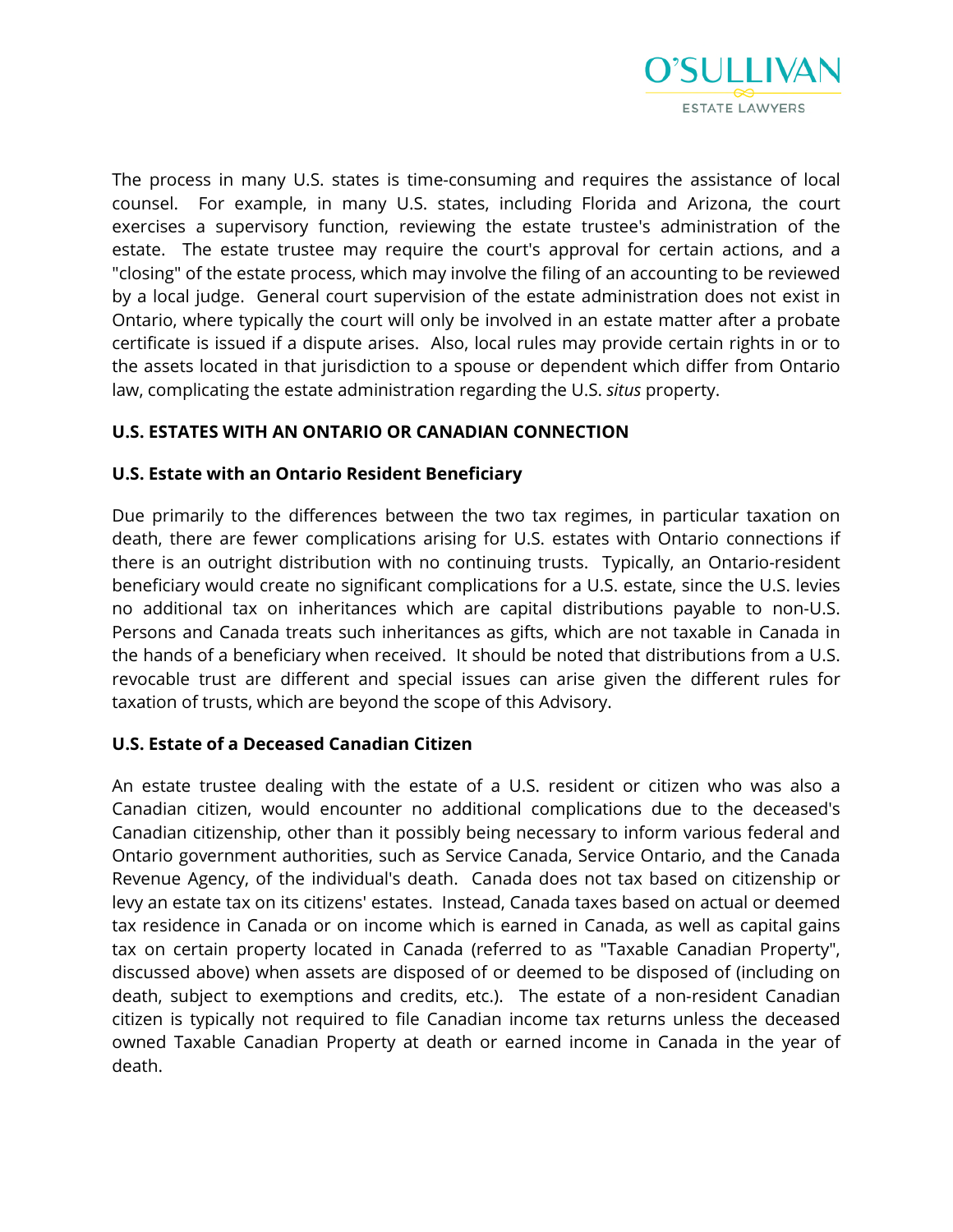

If the deceased did own assets in Ontario at death, complications can arise on both sides of the border, particularly for U.S.-resident estate trustees (who typically will be appointed in a U.S. estate) or for certain types of assets, which typically arise either from the probate process or applicable tax rules.

#### **Ontario Probate Requirements**

In many, if not most, cases, an Ontario asset-holder (such as a financial institution) will require that an Ontario probate certificate be obtained by the U.S.-resident estate trustee in order for him or her to be able to deal with Ontario assets. This will be so regardless of whether he or she has already obtained a probate certificate in the U.S. state where the deceased lived or had the majority of their assets. Also, if the deceased owned land in Ontario, in most cases a probate certificate will be required under the Ontario Land Titles rules in order for the executor to be able to deal with the property, although certain exemptions do exist.

The Ontario rules provide that a non-resident of Ontario who applies for an Ontario probate certificate and who is not resident in another Canadian province or territory or a Commonwealth jurisdiction, which would include a U.S.-resident estate trustee, must post a bond in the amount of twice the value of the Ontario assets before the certificate will be issued by the Ontario Court (although if the probate certificate sought is a resealed or ancillary grant, the bond must only be for the value of the Ontario assets which will be under the estate trustee's administration). The bond must be provided by an insurance company licensed in Ontario or by one or more personal sureties of the estate trustee, or both. This requirement can be waived or the necessary value of the bond reduced by the court in certain circumstances. It may be difficult or even impossible to obtain a bond if the estate trustee has no substantial assets required for the issuance of the bond and no one who will act as a personal surety.

If the deceased died without a will (intestate), a U.S.-resident estate trustee cannot obtain an Ontario certificate to administer the estate assets in Ontario (either original letters of administration or an ancillary grant) as the Ontario rules restrict who may apply for such a certificate to Ontario residents for original certificates and residents of Canada or Commonwealth jurisdictions for secondary certificates (resealed certificates). A U.S. resident estate trustee needs to find an Ontario-resident individual or a trust company in Ontario to administer the Ontario estate assets.

U.S. financial institutions and trust companies, if they are not licensed to carry on the business of a trust company in Ontario, may not be able to act as an estate trustee to administer Ontario assets, even though appointed under the deceased's will. However, in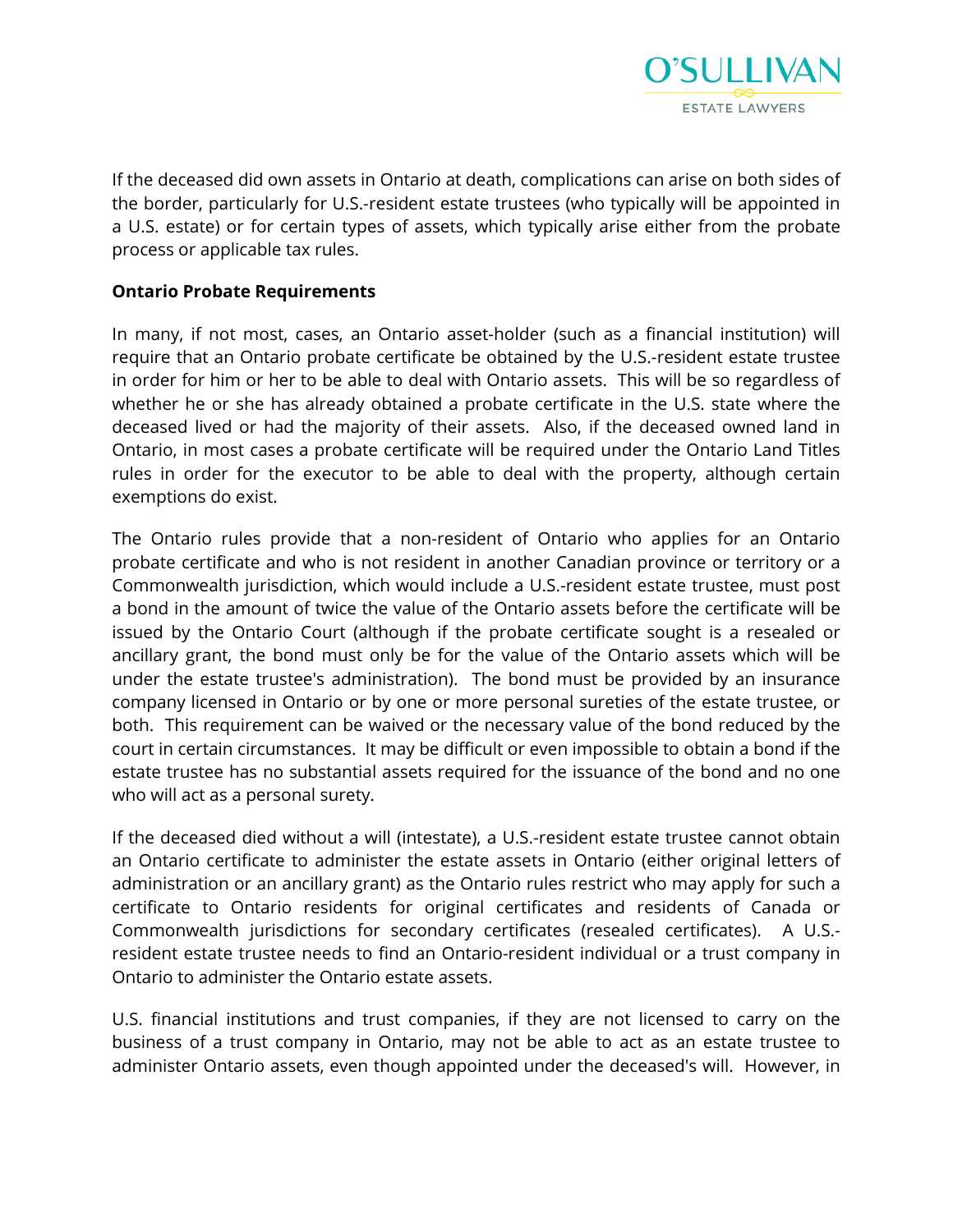

at least one Ontario case, the court allowed a U.S. trust company to apply for and receive an Ontario probate certificate where it was necessary to administer Ontario real property owned by the deceased on the basis that the trust company was not attempting to carry on business or hold itself out as an Ontario trust company, but the appointed trustee needed to administer a non-resident's estate where the deceased happened to own land in Ontario.

If no probate certificate has been obtained in a U.S. jurisdiction, an Ontario probate application will be considered the original application. The estate trustee must pay Ontario probate fees (Estate Administration Tax) on the value of all the deceased's worldwide property, other than certain exempt assets such as property held jointly with another person and passing to that person by right of survivorship, assets with beneficiary designations, and real property located outside Ontario. At the current rate of approximately 1.5%, this can create a serious and unexpected financial cost for the estate, which may otherwise not require an Ontario probate certificate to be administered, but the total value of which will nonetheless be subject to Ontario probate fees.

Where a probate certificate for a deceased who died with a will is first obtained from a U.S. jurisdiction, the Ontario probate process will be an ancillary process, and Ontario probate fees will only be payable on the value of the deceased's assets located in Ontario. This may still create some double-taxation if the U.S. original probate state also levies probate fees on the value of the deceased's property, including some or all of the Ontario assets. Other complications, causing additional time and expense, may arise if the U.S. jurisdiction's original probate documentation does not coordinate well with the Ontario rules. Sometimes even different terminology between the U.S. jurisdiction and Ontario can create confusion.

Further, the U.S. probate process may be complicated by the fact of the necessity to complete the Ontario probate process. For example, in some U.S. states, the necessary U.S. court documentation required by the Ontario probate rules will not be issued after the U.S. probate has been closed. This will mean that the U.S. probate will have to remain open, possibly requiring additional court filings, until it is certain no further documentation is required for the Ontario estate administration.

# **Canadian Income Tax Issues**

For non-residents, Canada levies income tax on income arising in Canada (subject to certain exemptions) and capital gains tax on Taxable Canadian Property (discussed above) when such property is sold or otherwise disposed of, subject to certain exemptions. When a person dies, they are deemed to have disposed of their property for Canadian income tax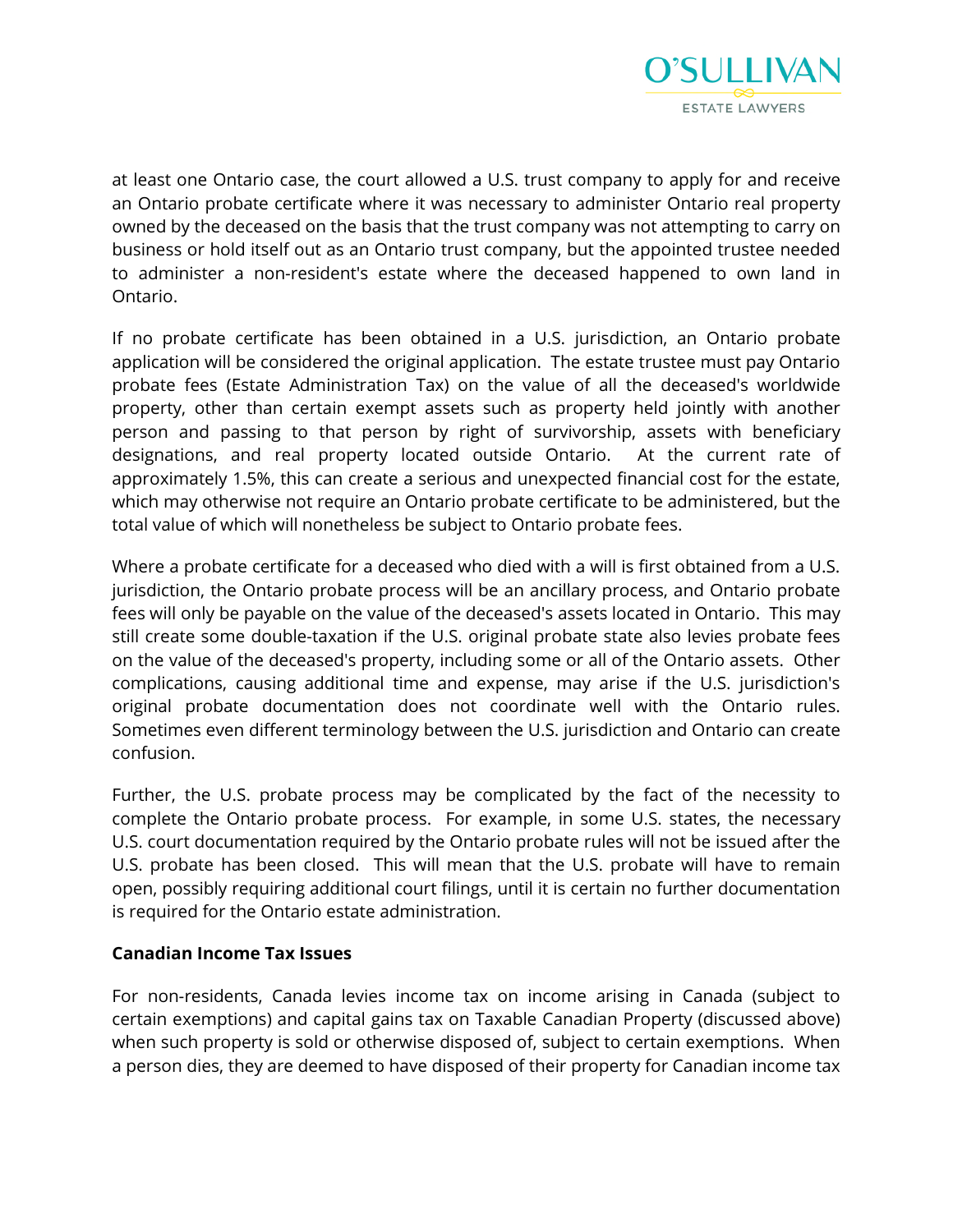

purposes. Their estate trustee will be responsible for filing a terminal tax return for the income tax year up to the deceased's date of death, as well as possibly additional tax returns if the estate has income or capital gains after the deceased's date of death. This is so even if U.S. tax returns are filed and U.S. tax paid on the same income or gains. Many U.S. resident property holders or estate trustees are not aware of these rules, and the fact that certain exemptions may not apply to non-residents. Penalties and interest on unpaid tax may also be payable if timely tax filings and payments are not completed.

While the Canada-U.S. Tax Treaty is designed to eliminate double-taxation of assets by both countries, in some cases it will not be of assistance in eliminating double-taxation for an estate. Also, where the U.S. Person's worldwide estate is less than the exemption limit for U.S. estate tax, no U.S. estate tax will be payable, but Canadian capital gains tax will nevertheless be payable on Taxable Canadian Property, with no corresponding U.S. tax to offset it.

Further, some Canadian assets will create additional U.S. tax filing requirements and mismatch of taxation, for example shares of a Canadian private corporation or an interest in a Canadian-resident trust. While the deceased would already have been subject to these requirements during his or her lifetime, the estate trustees may find them more onerous as they come on top of other obligations of the estate administration and/or due to their unfamiliarity with such matters.

# **Other Issues**

Aside from the practical difficulties of geography, where an estate trustee is outside of Canada and assets are located in Canada, it is becoming increasingly difficult with the sharp increase in financial institution compliance designed to prevent income tax evasion and money laundering for a non-resident estate trustee to open an estate bank account or liquidate financial assets in Canada. Canadian financial institutions have implemented extensive and often onerous procedures and requirements which can be burdensome to meet, and which increase the time and costs of the estate administration. These requirements are applied even where an Ontario probate certificate has been obtained.

Further, where a U.S.-resident estate trustee wishes to retain the deceased's investments for a more extended time, this may prove difficult or even impossible due to U.S. securities rules which restrict Canadian financial institutions providing investment advice to U.S. residents from owning or controlling certain types of Canadian investments.

# **CONCLUSION**

As Canadians and Americans increasingly have connections on both sides of the border,